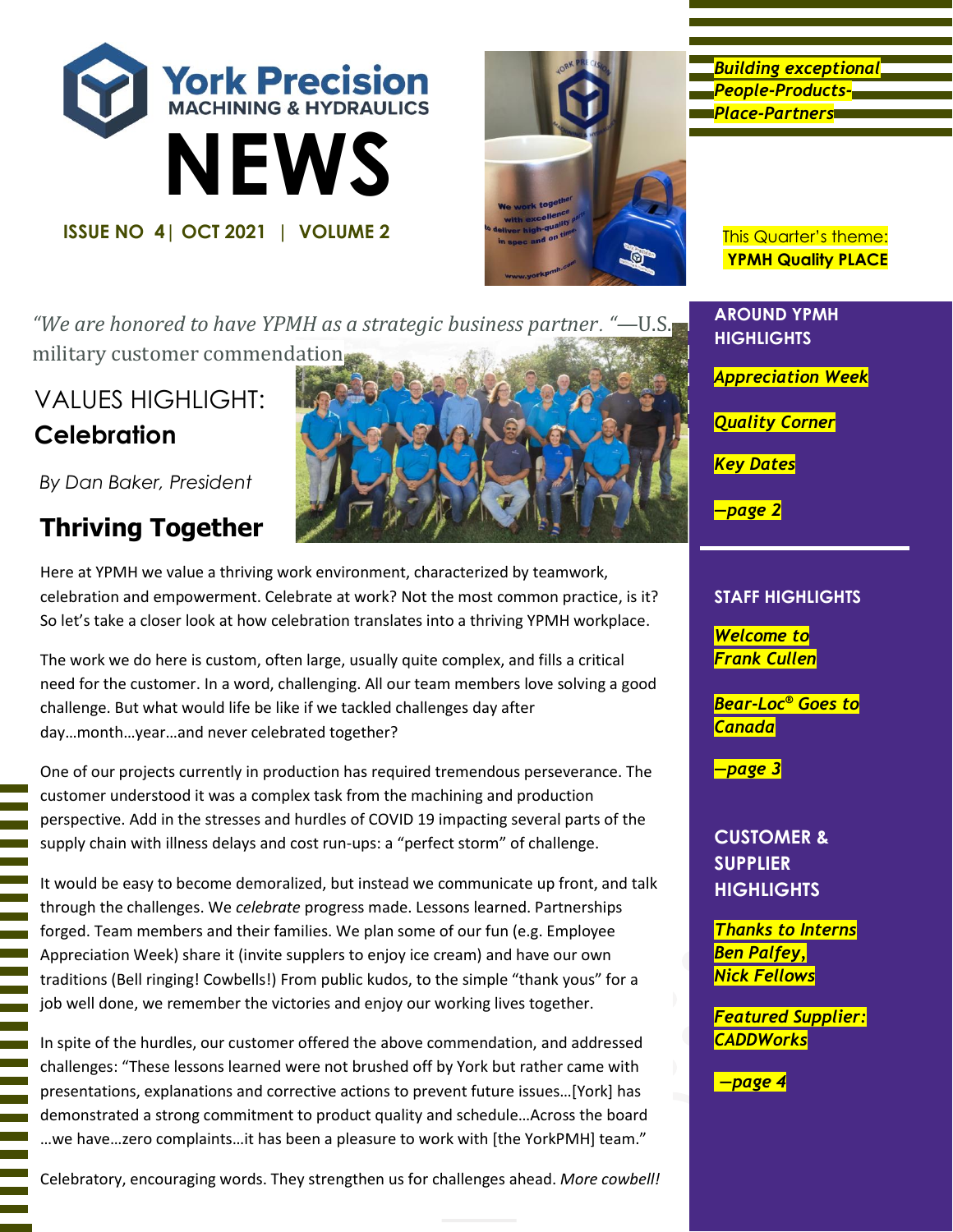### **ISSUE NO 4| OCT 2021 | VOLUME 2 PAGE | 2 YPMH NEWS**

## **Employee Appreciation Week**

August 16-19, 2021, we celebrated our awesome employees during Employee Appreciation Week 2021! We had a daily dose of fun and recognition for the hard work our employees do each day. We kicked the week off with an opening from President Dan Baker. Mr. Baker described YPMH employees as, "exceptionally talented, patient, service and team-oriented people." Each employee received a YPMH embroidered backpack loaded with treats. The following days involved YPMH trivia questions, an ice cream truck (Thank you [Sarah's Creamery Ice Cream Truck\)](https://www.linkedin.com/company/sarah-s-creamery-ice-cream-truck/), and a scavenger hunt around YPMH! We capped the week off with a company & family picnic which included games, delicious food, and a bouncehouse! Check out Quality Lead, Michelle Mummert enjoying the bounce house before the kids arrived! What a fun week we had celebrating the hard work our employees do each day. We value our employees as we work together to achieve our mission.



**YPMH has a monthly employee activity in which our employees will have the opportunity to participate in fun drawings, challenges, games, contests, and earn prizes**

# **Key Dates coming up:**

# **OCT.**

**NOV.**

**Oct 11-13 Association of US Army Conference – Washington D.C.**

**Oct. 19th Employee Activity**

**Nov 16th Employee activity**

**Nov 25 YPMH Closed Happy Thanksgiving**

**DEC.**

**Dec 14th Employee Activity**

**Dec 23-31 YPMH closed. Season's Blessings**

**JAN. Happy New Year**

**Jan. 19th Employee Activity**

## **QUALITY CORNER**

#### **Blast Capability at YPMH: When Minutes Matter**



We have some challenging specifications we must comply with in order to achieve our customers' expectations. With the blast process, we saw an opportunity to enhance our service by bringing what was an outside service into our world class manufacturing facility.

Blasting is a multi-step process in which there is a small window of time to execute. The jump off point for this process happened at another location and required "perfect" timing to have it back in our facility to complete. We are proud to announce that we now have Blast capabilities here at YorkPMH. Incorporating these processes and capabilities gives us back valuable time, eliminating wasteful waiting and strengthening our core competencies. And, we can assure process quality to our customers.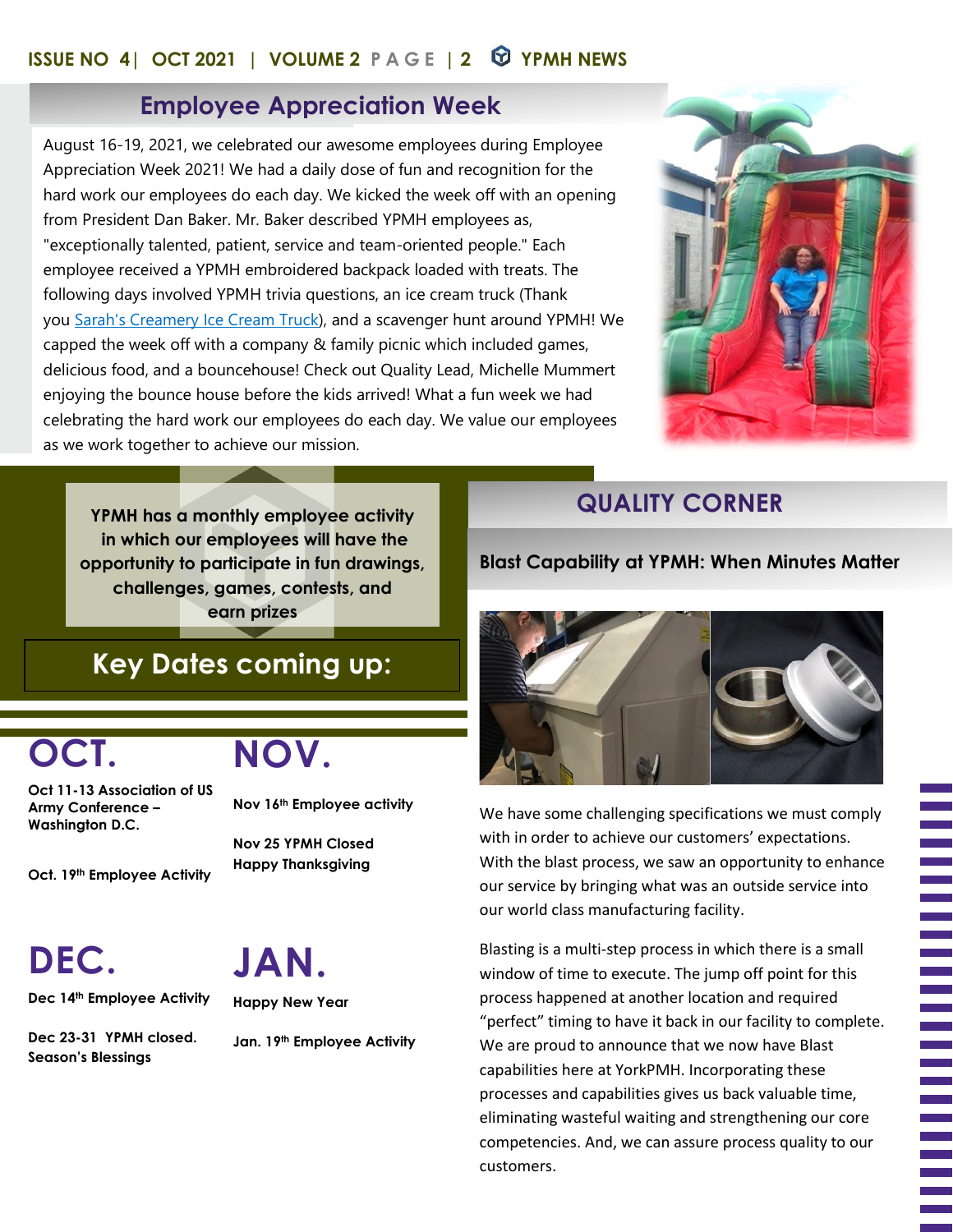## **OUR NEWEST TEAM MEMBER**



**Welcome to YPMH!** In August, we welcomed a new member to our talented team at YPMH. Frank Cullen joins the YPMH team as a Project Manager Associate. Frank brings a learning spirit and a strong work ethic to the the YPMH project management team. Frank enjoys spending time with friends and family, going camping, and working on anything outdoors. His favorite sport is track and field and his favorite candy is Reese's! In his free time, Frank likes to travel to meet new people and enjoys trying different foods. Frank is no stranger to teamwork as he comes from a family of 9 children, where he is the youngest. We are thrilled to have Frank here at YPMH! He has been a great asset thus far and we are excited to partner with Frank as he learns and grows in his new role.

## **CUSTOMER STORY: NEW CUSTOMER WEIGHS IN ON BEAR-LOC®**

This past year we shipped Bear-Locs to a new customer in Canada. Their customer needed nearly 50,000 pounds of fail-safe locking and load-holding power to hold position for a critical process. Bear-Loc was new to them and, they decided, clearly the solution their customer needed.

Confidentiality prevents us from revealing the customer's identity. However their observations are used with permission.



*This Bear-Loc provides nearly 50,000 pounds of fail-safe locking and load holding power.*

Our conversation began several months prior to sale. We had a hard deadline to achieve, and made it. At the customer's location, an issue was discovered, which turned out to be caused by another part. How we communicated and handled the challenge did not go unnoticed. Here is what our new customer had to say:

#### *About YPMH service:*

"We have tested the unit several times, everything is fine. We've now shipped to the customer. The way YPMH handled [service] was way above anything we have experienced with other suppliers. We really, really appreciate YPMH. You are one of the few companies that handles customer concerns the right way. Solving challenges without blame. We are more than happy!"

#### *About the prospect of using Bear-Loc in future projects:*

"We are very confident in your product and will definitely be using Bear-Loc for future projects. Everyone in the organization who works with engineering design is now aware of Bear-Loc and has a very positive view of the product. In fact, this current customer of ours has mentioned using another Bear-Loc."